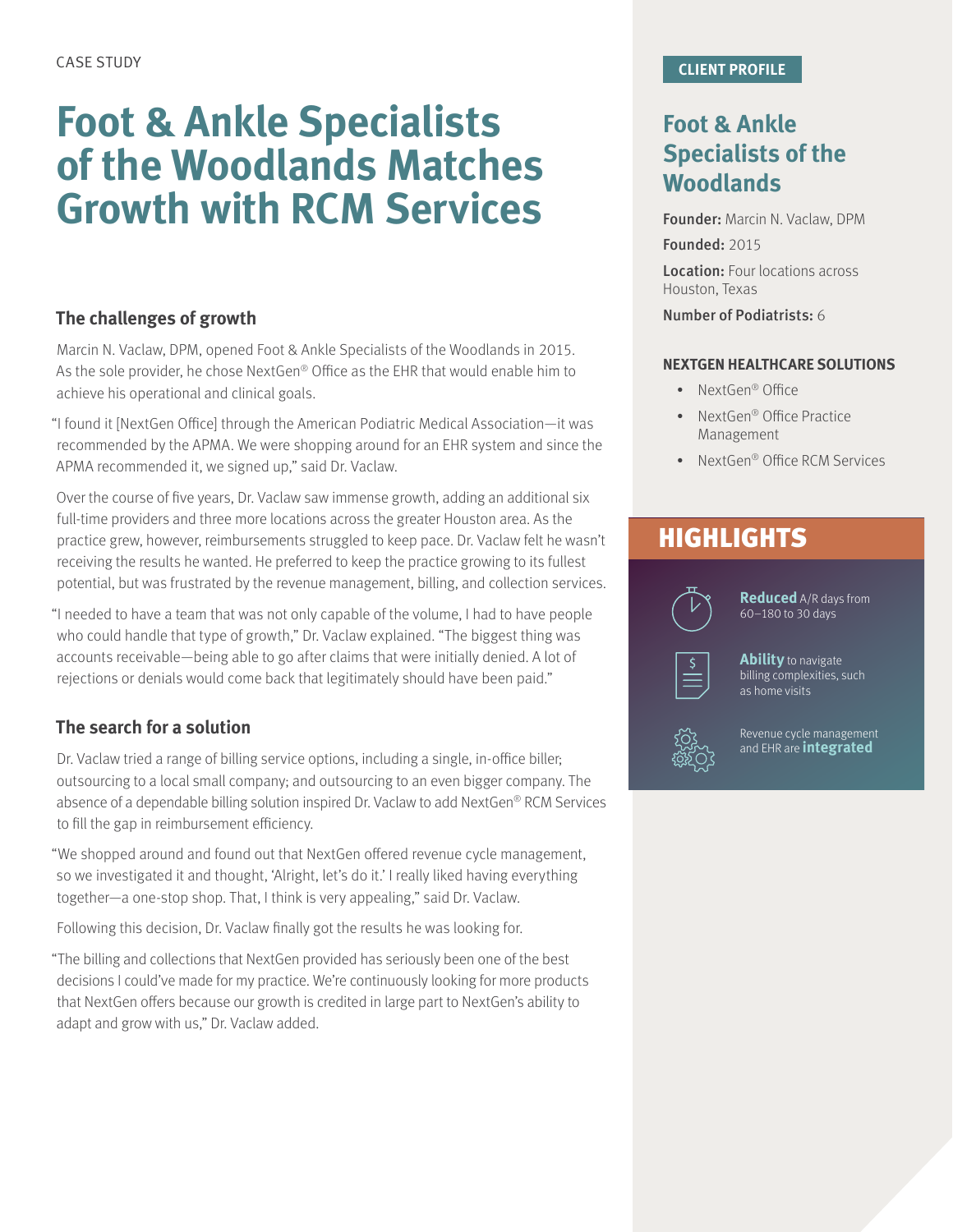#### **A partnership a podiatrist can trust**

Dr. Vaclaw considers his billing account manager, Chase Cater, one of the most valuable assets to his team, even though Chase lives in a completely different state.

"I can trust him. I can communicate with him. Chase has been very, very consistent. And then, the amount of resources that NextGen has; these team members that help us to integrate new practices and new patient databases. If something happens to one person, there's another dozen people that can come in. Such great consistency and reliability," Dr. Vaclaw explained.

### **Going old school**

One service offering that Foot & Ankle Specialists of the Woodlands provides that separates them from the norm are house visits. A large population of the patients they see are elderly—geriatric and hospice patients who cannot travel to office locations conveniently.

"When I started the clinic, I saw eight patients my first day. Well, eight patients in a day is not going to take care of things. Doing the house visits while we were slowly growing has really allowed us to open all of these satellite clinics. Even if the clinic isn't super busy, there's plenty of patients that need the house visits," said Dr. Vaclaw.

Half of their business comes from house visits, which presents billing complexities that would be difficult to manage on their own.

"I don't think there's anything I could ask of NextGen that they couldn't produce or sort out. With most billing companies or billing entities, they kind of go after the low hanging fruit. One thing that the billing side has been able to do is continue to really fight for the money that we've earned—to fight for the money that we deserve to receive," Dr. Vaclaw explained.

"I don't think there's anything I could ask of NextGen that they couldn't produce or sort out. With most billing companies or billing entities, they kind of go after the low hanging fruit. One thing that the billing side has been able to do is continue to really fight for the money that we've earned—to fight for the money that we deserve to receive."

#### **Marcin N. Vaclaw, DPM**

Foot & Ankle Specialists of the Woodlands